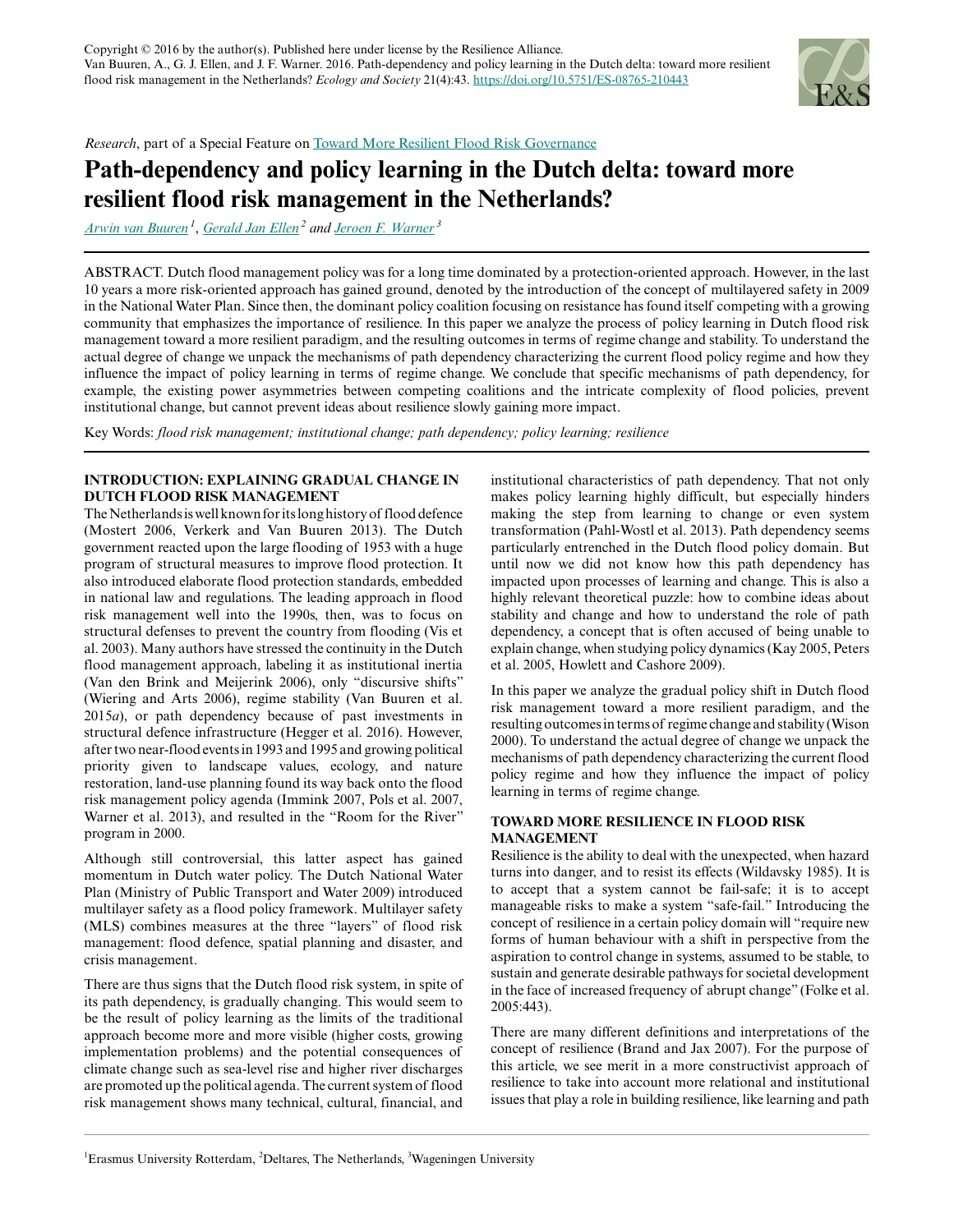dependency (Pahl-Wostl et al. 2013, Sjöstedt 2015, Stone-Jovicich 2015). In the Netherlands flood risk management sector, the concept of resilience has been studied quite extensively from an engineering perspective (Vis et al. 2003, de Bruijn 2004, Klijn et al. 2004, Mens et al. 2011). This also goes for Dutch-led studies of resilience and flood risk management outside of the Netherlands such as New York (Aerts 2014) and the German Rhine basin (Becker et al. 2015). In the Netherlands resilience thinking has only been grudgingly accepted, which is especially illustrated by a cautious paradigm shift in river management toward more space for the river (Van Buuren et al. 2015*b*).

This struggle is reflected today in the struggle between those favoring a multilayer approach, i.e., flood infrastructure, land-use planning, and crisis management, and those whose reasoning inevitably favors an exclusive reliance on dikes and risk assessment (Jongejan et al. 2012). Although there is growing insight in the necessity to take care of residual flood risks and to enhance societal and spatial resilience, the dominant principle of Dutch flood risk management is "prevention is better than cure" and "better safe than sorry." The institutional path dependency within this domain hinders a shift toward more resilient flood risk governance.

# **Analyzing policy stability: elements of path dependency**

In line with the rest of Western Europe, the Netherlands appears to have made the change from flood defense to flood risk management. A persuasive and much-peddled storyline is that flood events at the turn of the Millennium showed the ineffectiveness of institutional and technological arrangements and ushered in flood risk management approaches that "make space for the river" (K. Krieger 2013, *unpublished manuscript*). Krieger, however, shows that for the UK and Germany this observation is far too simplistic. History plays an important part. Krieger argues that institutional variables, in particular sets of standards, procedures, and structures, can explain the differential choices made by flood managers in Germany and England and urges similar analysis for the Netherlands and France, which have other state traditions. These challenges make a lot of sense for the Netherlands; even more than in Germany, the institutional legacy in the highly exposed, densely populated Netherlands can be expected to display a strong "stickiness."

The concept of path dependency indeed seems helpful in explaining Dutch flood policy stability. The focus on path dependence developed as a response to the tendency to ignore memory, history, notably in economics, although it is just as much an antidote to delusions of social engineerability in complex systems.

Many have discussed the advantages and disadvantages of the concept in explaining why policies seem to be resistant to change and why new policies are normally more of the same (Wilsford 1994, Pierson 2000, Kay 2005, Peters et al. 2005, Howlett and Cashore 2009). Based upon Arthur's (1994) seminal work, Pierson (2000) has presented the main reasons why path dependency institutionalized policy ideas, structures, and approaches—seems to be an important characteristic of public policies, which he summarizes as "increasing returns." Once a path is entered into, the costs of leaving it are too high to make it a reasonable option. Evolving systems "are sensitive to initial conditions [...] once the system 'chooses' one branch over another and travels sufficiently

far along that path, it stabilises and the system settles into its new evolutionary pathway" (Reed and Harvey 1992:363-364).

Pierson (2000) argues that four characteristics of politics make path dependency particularly prevalent: the conservative nature of institutions, the high density of institutions creates barriers to entry, power asymmetries are self-reinforcing, while the complexity of policy environments gets in the way of learning. Politicians normally want to bind their successors and they are compelled to bind themselves by removing certain options "from their future menu" (Pierson 2000:262). He furthermore underlines that the absence or weakness of efficiency-enhancing mechanisms of competition (between, for example, different policy paradigms) and mechanisms for learning; the shorter time horizons of political actors; and the strong status quo bias generally built into political institutions, also contribute to the path dependency of policies and politics.

Within the domain of flood protection there is not only the path dependency of institutions and policies, but also of the measure used. Geels (2004) calls this the "hardness" of a measure, which has to do with its physical structure but also with economic aspects, e.g., sunk costs. Gerrits and Marks (2008) showed how the initial choice for flood protection by means of dikes, also starts a process of increasing returns, which makes it nearly impossible to leave that particular path: because of the sunk costs of diking and its strong interrelatedness with the geometry of landscape functions, dike-based flood protection remains much cheaper than alternative options. Past choices led to a vicious cycle of investment in ever more advanced technology, reducing the space for "softer" forms of flood management (Wesselink et al. 2015).

# **ANALYZING POLICY CHANGE: POLICY LEARNING AND CHANGING COALITIONS IN COMPLEX SYSTEMS**

Although some authors have criticized path dependency theory (Kay 2005) for its inability to explain policy change and the pitfalls of determinism, other authors have relied on path dependence theories to analyze policy change (Peters et al. 2005). Pathdependence theories (as historical institutionalist approaches) focus upon the institutional components of policy domains. Although institutions may be rigid, there would seem to be much more room for (incremental) change at the level of ideas and discourse. Yet, the hypothesis that policy ideas are easier to change than institutions has proved debatable. Peters et al. (2005) emphasize that much stability comes from an apparent consensus about the main policy ideas underlying a dominant policy paradigm. Sabatier (1993) argues that policies persist primarily because of the persistence of the shared policy beliefs that undergird them. Actors in the policy process are reluctant to dismiss their core beliefs, although they may be willing to dispense with more peripheral beliefs in order to hold on to the core. These hegemonic ideas may in turn be undergirded by prestige and material resources, a very visible infrastructure inscribed in the Dutch landscape, and a sectoral interest in keeping it that way. But are they cast in stone or is there progressive insight?

Ingram and Fraser (2006), adopting Sabatier's (1993) concept of policy learning, distinguish between eight sources of policy change in a path-dependent institutional context. For our purposes we note that they implicitly distinguish between direct ideational changes (for example, because of positive feedback for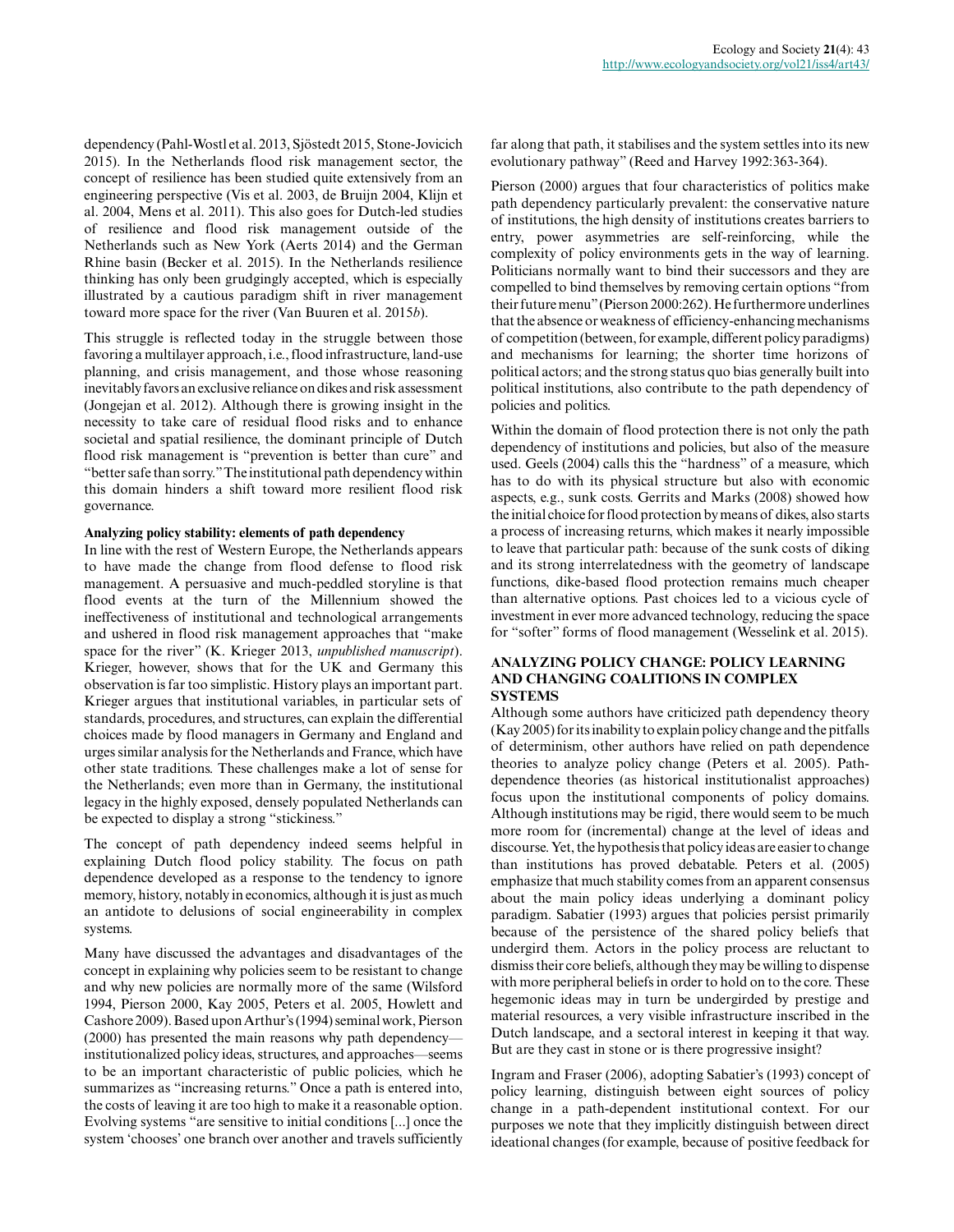change due to obvious failure of the previous policy, the role of science and the emergence of new policy images) and indirect ideational changes (due to the installation or discovery of new venues and changes in the composition of policy networks and the entrance of new actors). These two appearances of ideational change occur within the context of a policy subsystem. External system events are as important to take into account as potential source for ideational change: changes in socioeconomic conditions, in public opinion, in the systemic governing coalition, and in other subsystems can become important triggers for change (Table 1).

**Table 1**. Sources of policy change.

External system events

Changes in socioeconomic conditions: the need for cutbacks can become a trigger to think about policy reform. Changes in public opinion: support for some policy measures can evaporate when the sense of urgency diminishes and other issues become more important. Changes in the systemic governing coalition: when new actors enter

the political arena, other issues can become relevant. Changes in other subsystems: changes on other policy levels or in other policy domains can provoke change in a policy system

#### Internal subsystem dynamics

| Direct   | New insights from science                   |
|----------|---------------------------------------------|
|          | Existing strategies fail                    |
| Indirect | New actors enter the policy arena           |
|          | New venues are installed / become available |

#### *Outcomes of learning: regime change*

To know whether policy learning results in durable altered practices and routines, it is necessary to know whether learning results in regime changes: changes within the institutional structure of a policy domain, the distribution of responsibilities and resources, the (financial) rules of the game, and the regulatory procedures (Wison 2000, Menz and Vachon 2006). Following Streeck and Thelen's (2005) typology, we can make a distinction between the process of change and the result of institutional change (Table 2).

**Table 2**. Process and result of institutional change (Streeck and Thelen 2005).

|                     |             | Result of change              |                              |
|---------------------|-------------|-------------------------------|------------------------------|
|                     |             | Continuity                    | Discontinuity                |
| Processof<br>change | Incremental | Reproduction by<br>adaptation | Gradual<br>transformation    |
|                     | Abrupt      | Survival and<br>return        | Breakdown and<br>replacement |

We analyze policy learning within the Dutch flood risk domain, the resulting regime changes, and the mechanisms of path dependency that explain these outcomes. We are not so much interested in the sources of path dependency, as in how these (potential) sources actually function in impeding fundamental regime adjustments. By analyzing these sources in action, it becomes clear how path dependency in practice functions and impacts upon learning and institutional change.

#### **METHODS**

A series of policy analytical studies in the flood risk management domain during 2012–2015 formed the present article (van Buuren and Ellen 2013, Ellen and van Buuren 2014, van Buuren et al. 2015*b*). In these studies we interviewed over 30 directly involved actors. They were experts, civil servants, and responsible authorities at national, regional, and local levels (van Buuren and Ellen 2013, Ellen and van Buuren 2014, van Buuren et al. 2015*b*). Furthermore, a survey was conducted (Ellen et al. 2013). In addition, we were actively engaged in various meetings among experts, practitioners, and officials discussing the issue of multilayer safety. Over 10 interactive meetings were organized between 2012 and 2015 to discuss the concept of multilayered safety (MLS). These interactive meetings had a focus on the institutional, legal, financial, and societal feasibility of the concept of MLS. Policy makers, from a national, regional, and local level, and practitioners and scientists were involved. The earlier meetings in 2012–2014 were organized on the design of policy and institutional arrangements with the aforementioned stakeholders (Ellen and van Buuren 2014). We were in a position to organize and/or observe these meetings and the reaction of key players to proposals for introducing MLS. In addition we analyzed secondary sources compiled by other authors: existing descriptions of the Dutch flood management regime in transition (Van der Brugge 2009, Immink 2007), contributions to the debate on flood risk management reform (Van der Most 2010), and on diverse professional Internet forums. We made use of the contributions of some of our postgraduate students who carried out MSc-level thesis work on this topic (van Zuijlen 2012, Van der Horst 2013). In addition, two pilot projects in the west of the Netherlands (city of Dordrecht, and the Island of Marken close to Amsterdam) and one pilot project in the east (the Delta of the rivers Ijssel and Vecht) in which the concept of multilayered safety was applied were evaluated (Van Buuren et al. 2015*b*).

# **POLICY LEARNING ON FLOOD RISK MANAGEMENT IN THE NETHERLANDS**

As stated in the introduction, the institutionalization of the Dutch flood risk management approach was strengthened in research, policy, and society in the decades after 1953. The Dutch flood risk regime has a number of characteristics that illustrate its strong institutional basis:

- **.** A legally anchored funding scheme to keep the dike rings up to the level of the legally binding flood protection standards. This cost is pooled between the national Treasury and the regional authorities.
- **.** Responsibilities for flood protection are allocated to dedicated organizations: the national agency of public (water) works and the regional water boards.
- **.** The Expertise Network for Flood Protection (ENW). This institutionalized network of flood risk management experts, mostly civil engineers, has existed since 1965. ENW gives requested and unrequested advice to the ministry of infrastructure and environment. Their advice is literally always adopted.
- **.** Legal standards for flood risk and accompanying legal assessment (*Wettelijk Toets Instrumentarium*) and design guidelines for how to maintain flood defences (*Leidraden*) consisting of extensive guidelines and technical reports.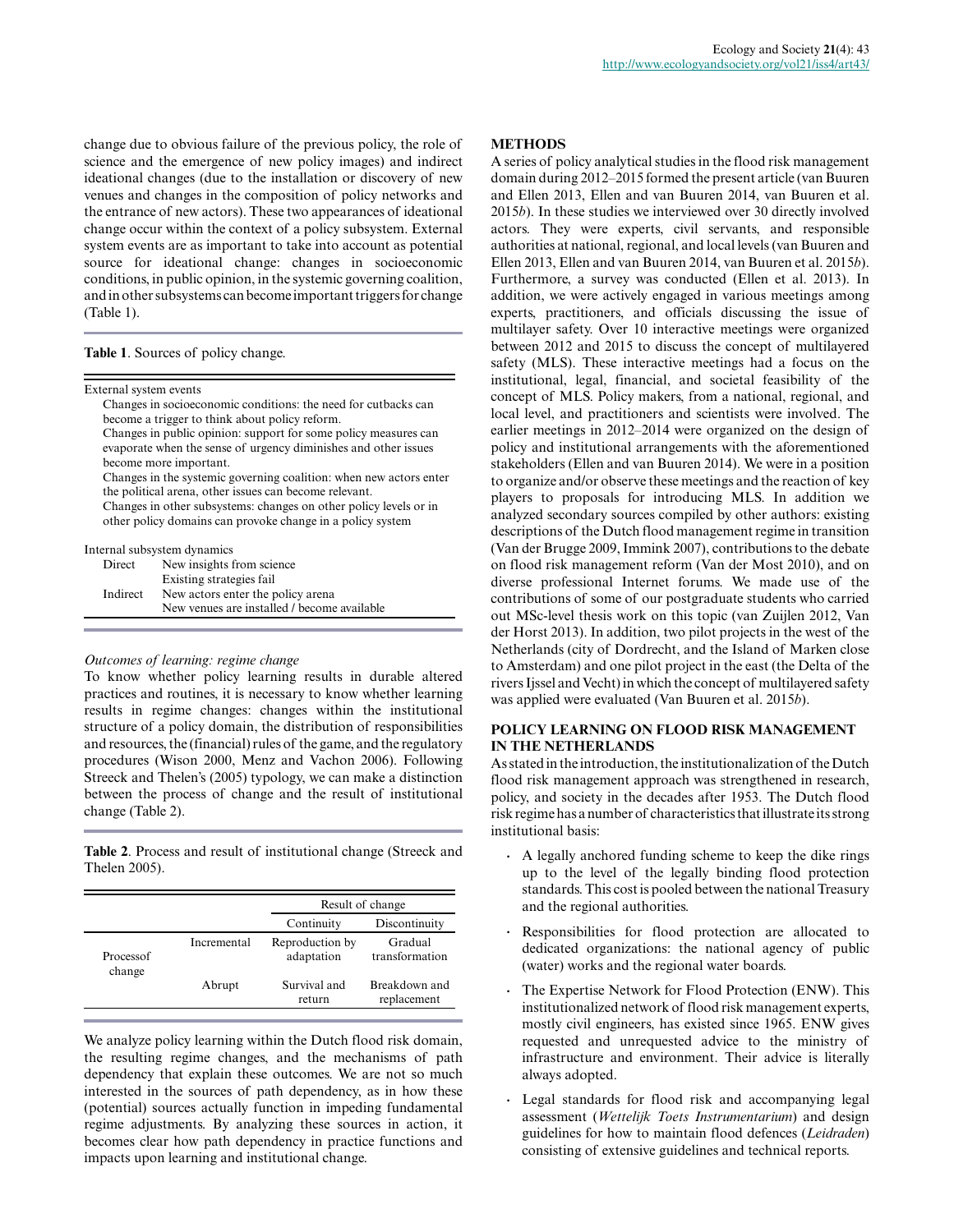#### **Developments within the flood domain**

Since the near-floods of 1993 and 1995 Dutch water management has seen a bifurcation, a choice that was never made wholeheartedly. Although the shock of the near-flood in the south and southeast led to a crash program of hard defences (*kaden*), it also opened up political space for greener, nonstructural alternatives. There were however discursive hurdles to be overcome to make advocates of the traditional approach of flood risk management move out of their comfort zone of structural works.

When this eventually led to the launch of the Room for the River program in 2000, the discursive limits were overstepped, however, by drawing in tentatively designating areas for so-called "calamity polders," polders to be evacuated and inundated in case of floods to save others, a clear case of intraregional risk distribution that clashed with an ingrained Dutch self-image of solidarity.

In 2001 a multilevel interauthority agreement (NBW) was signed. Based on a policy document, Water Policy for the 21st century (WB21) suggested water should be detained before it is drained to the sea, and urban space should be freed up and allocated to water bodies to absorb storm-water flood risk. Detention proposals, however, did not extend to the upstream plains in France, Belgium, or Germany. The underlying assumption of WB21 was that there would be no casualties in case of flooding.

This optimistic perspective, however, soon started to shift. Starting in 1992, a sequence of safety/risk mapping exercises (Marsroute) had been started. The goal of these exercises was to make a quantitative assessment of the actual strength of dikes, but also to take other uncertainties, other than only the height of the dikes, on board. These exercises were initially semiconfidential, as the idea that dikes can always fail, that there is always a residual risk of a flood disaster happening, and that there may be considerable uncertainty, was something of a taboo within and outside the Public Works department<sup>[1]</sup>.

In 2004 the Dutch Public Health and Environment Institute (RIVM) prepared an independent study (Ten Brinke and Bannink 2004) for the Ministry of Transport, Public Works and Water Management for the first time assessing flood safety by the same standards as other external risks, such as air crashes, industrial accidents, or terrorist attacks. This risk assessment approach forced water professionals to contemplate what would be an acceptable death toll in a certain region over a certain time frame and assess individual and group risk.

Hurricane Katrina ravaging New Orleans in August 2005 served as a wake-up call that the Netherlands was not 100% safe either. The current Minister of Public Works, then Vice-Minister, visited the area, and while the recovery works proved a boost for Dutch engineering self-confidence, the shock also spurred serious investigation of evacuation options, an area neglected in Dutch flood risk management since the catastrophic storm surge of 1953 triggered a comprehensive structural coastal defence program.

The RIVM study of 2004 paved the way for studies focusing on flood impact (Warner et al. 2008). In 2006 two Delft-based authorities on flood risk management, Prof. Vrijling and Prof. Stive, had sounded the alarm that the Netherlands were not safe enough. By that time climate fears were reaching their peak. A second Delta Commission (state advisory commission) was mandated to consider the next two centuries and see if the Dutch could keep themselves safe even in extreme scenarios.

Meanwhile the risk mapping exercise concerning the actual strength of dikes, as described earlier, revealed ever more problems, which started to become a political risk. Although the uncertainty in the design of dikes under the original Delta Plan had been assessed at 10%, and compensated by generous freeboard (*waakoverhoogte*), progressive insight suggested that uncertainty may outpace certainty. Remedying this extent of uncertainty was becoming a costly liability. This insight incited the current Water Minister to push for bringing back the focus to the original vision of the first Delta Commission, established after the 1953 flood: a risk-based ( $R = p * i$ ) approach that incorporates both flood protection in light of increased probability of flood (p) but limits the impact (i) of a possible flood: the hugely increased number of elements at risk behind the dikes (people, livestock, and assets) would generate a dramatically multiplied impact in case of a flood.

Europe meanwhile suffered over more than 100 major damaging floods between 1998 and 2006. This caused the European Commission to propose a Floods Directive (Directive 2007/60/ EC). The aim of the directive is "to reduce and manage the risks that floods pose to human health, the environment, cultural heritage and economic activity." With this directive the urgency to promote more resilient modalities of flood risk management in the Netherlands increased considerably.

In 2008, the second Delta Commission presented its report on the challenges of climate change on water management in the Netherlands. Although the report does not specifically refer to multilayer safety, the Delta Commission looks beyond dikes, discussing river widening as a preventative technology, as well as measures for mitigation (zoning in spatial planning and building regulations) and preparation (Delta Commission 2008) without actually advocating them. The Commission's a priori starting point after all was that the Dutch should be able to live and build anywhere they like.

However, the door was ajar, and by 2009 the concept of MLS had become a core policy concept, introduced as a core building block of the Dutch National Water Plan (NWP), with enthusiastic backing from the responsible Minister. Instead of giving a clear definition and pathway forward to implementation, the NWP explicitly introduced a learning approach. The plan argues that a tailor-made approach is needed and therefore the process of further defining and designing the concept of MLS will be done together with the regional and local authorities by means of pilot studies (Ministry Of Public Transport and Water 2009).

After the publication of the NWP and based on the recommendations of the report of the second Delta Commission, a Delta act was created. This act had three key elements: the annual presentation of a Delta Programme, a new institute, the "Delta Commissioner," and finally the instatement of the Deltafund. In 2010 the Delta Commissioner, a special national government officer charged with overseeing the Delta Programme, was instated and he started the Delta Programme in 2011. The Delta Programme's main goals are the following:

**1.** New flood protection standards will be set: these will not only be linked to the probability of flooding, but also to the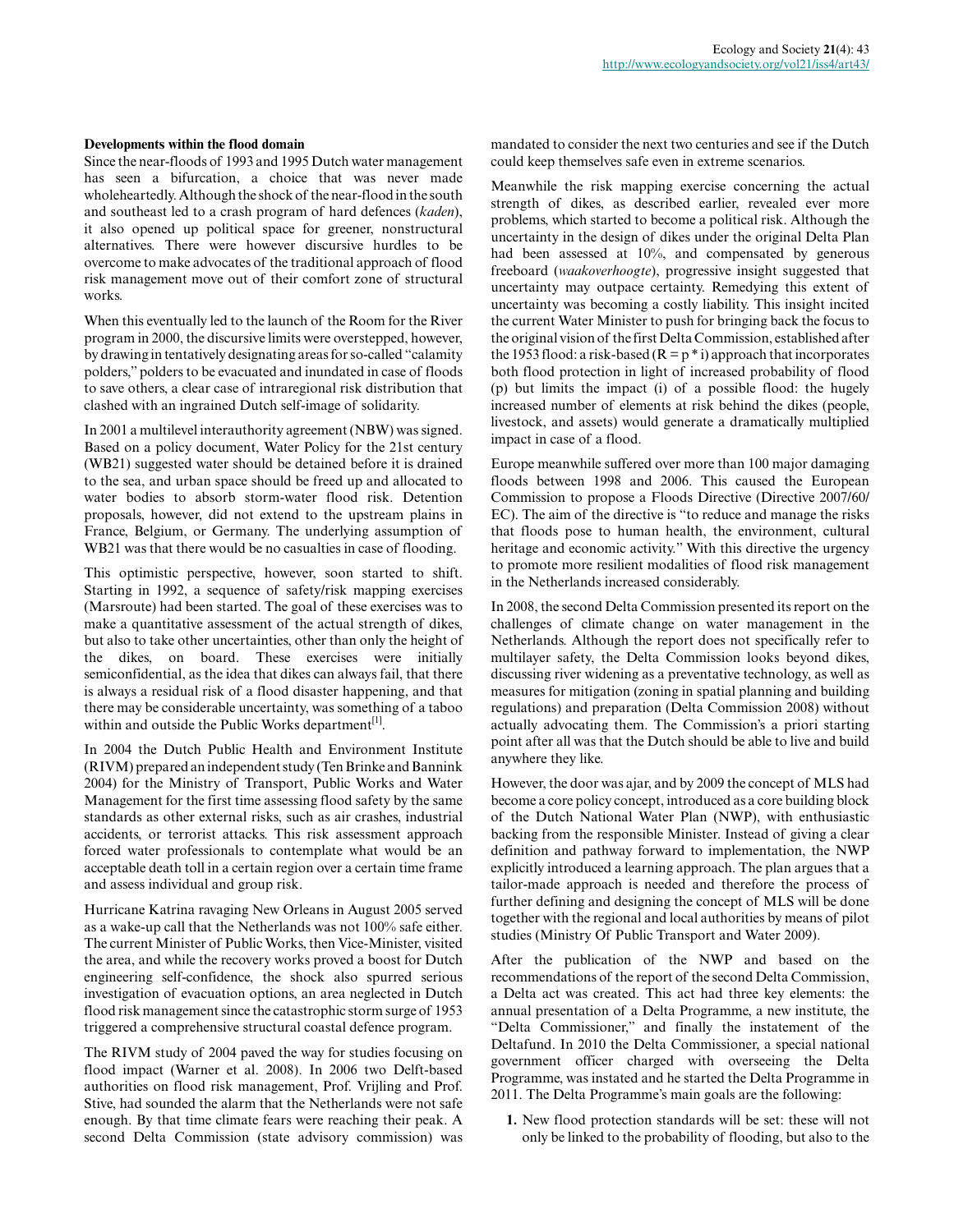impact of a flood (risk-based approach). The scope of the impact is the decisive factor in setting the standard;

- **2.** The availability of freshwater for agriculture, industry, and nature will become more predictable;
- **3.** Spatial planning will become more climate-proof and waterrobust.

The Delta Programme also placed the issue of MLS on its agenda as a cross-sectoral issue between flood protection and spatial planning and undertook a sequence of activities:

- **.** 2011: The publication of a more explorative approach of the first series of pilot locations in the Netherlands that are considered suitable for MLS. The main conclusion of this report is that MLS is approached enthusiastically and energetically and that there is a strong desire of the involved local and regional authorities to explore the opportunities of MLS further.
- **.** 2012: To calculate the effectiveness of possible MLS measures, a toolkit was developed funded by the knowledge organization of the regional water authorities and the Delta Programme.
- **.** 2013: Design workshops on MLS initiated by the Delta Programme were organized to create building blocks for the Delta Programme on MLS and also give regional and local authorities tailor-made designs for MLS. During this time, especially in 2011–2012 the concept of MLS was strongly resisted by the traditional civil-engineering minded proponents of dikes. A heated exchange in the widely read online professional news site *Waterforum* (2012) in 2012 bears testimony to this standoff (see also Jongejan et al. 2012).
- **.** 2014: Three regional pilot projects were started to explore the scope for downscaling flood protection by means of dikes (and to lower the standards for flood protection) in combination with additional measures pertaining to the second and third layer.

Late 2014, the main results of the Delta Programme were laid down in so-called Delta Decisions, which were ratified by the national government and the Parliament. In two of them elements of multilayer safety were included. One Delta decision was devoted to the issue of land-use adaptation or water-robust planning (to arrive at more risk-neutral area development, on a voluntary basis). The Delta Decision taken on flood-risk safety incorporated the possibility of "smart combinations." The latter is aimed to provide the opportunity for exceptional situations in which dike enforcement can be replaced by a combination of measures in the first, second, and third layer: partial dike enforcement, measures in the spatial domain (compartmenting, water proof development), and evacuation or risk reduction. Three pilot cases were selected to explore the possibilities.

The Delta Programme adopted the philosophy of Adaptive Delta Management based upon the idea of Dynamic Adaptive Policy Pathways (Jeuken et al. 2015). For all regions the Delta Decisions were translated in a "regionally preferred implementation strategy." The regional strategies were translated in adaptation pathways, by investigating critical tipping-points and thresholds.

In this pathway analysis the strategy of flood-proof urban areas is presented as a building block, at least for the long term (as in the case of the main rivers) or for both the short and the long term (as in the case of the highly urbanized Rotterdam region). However, the fact that it is included in these pathways does not imply that it is part of formal policies.

The new flood risk standards will have to be met by 2050. This gives the water boards many opportunities to select the most urgent trajectories (where the gap between the actual performance of the dike and the norm is very large) first and to develop alternative strategies for less urgent trajectories. However, the current focus of the Water Management Boards is mainly on the most urgent trajectories: they simply do not have the resources to consider averting further dike improvements with help of landuse measures.

### **Policy learning: results**

First of all, we observe a growing recognition that, even in the Netherlands, complete protection against floods is impossible. There is a growing awareness among policy makers and politicians that we cannot avoid considering residual risk. This is strongly expressed by the current Minister of Public Works, Schultz van Haegen, who emphasizes the importance of being prepared for a serious flood event. It is also laid down in various policy documents, such as the recently published National Water Plan 2 (2015). Moreover, from the late 1990s on there has been a growing recognition that it is important to link flood risk management to land-use planning, to consider the consequences of building deep polders and to mitigate the consequences of land use for flood management.

Finally, there is a growing recognition, although not universally within the flood risk community, that customary flood protection measures, focused upon strengthening the first layer, no longer suffice as a blanket solution, especially should anticipated climate change consequences such as increased flood frequency worsen, and that measures taken in the second and third layers can function as a valuable addition. The support for risk reducing measures is also reflected in statements by the Union of Water Boards (2012) and by various respondents interviewed for this research.

We can conclude that not only external causes (climate change, economic growth) but mainly internal causes trigger a process of policy learning (Table 3). New insights, not only on the increasing difficulties of a flood protection strategy but also on residual risk, and a changing network context, triggered by the Delta Programme, which introduced new approaches and invited other actors to coproduce the so-called Delta Decisions, were important for the ultimate formulation of the Delta Decisions on Spatial Adaptation and on Flood Safety.

### **REGIME ADJUSTMENTS IN DUTCH FLOOD MANAGEMENT**

During the development of the Delta Programme some important choices were made. First, new flood risk standards (to be implemented in 2017) are exclusively translated into standards for determining the required strength and height of the dikes. Although mortality rates were incorporated into these standards, no legally binding and enforceable standards have been introduced for the second and third layer. While some pilot studies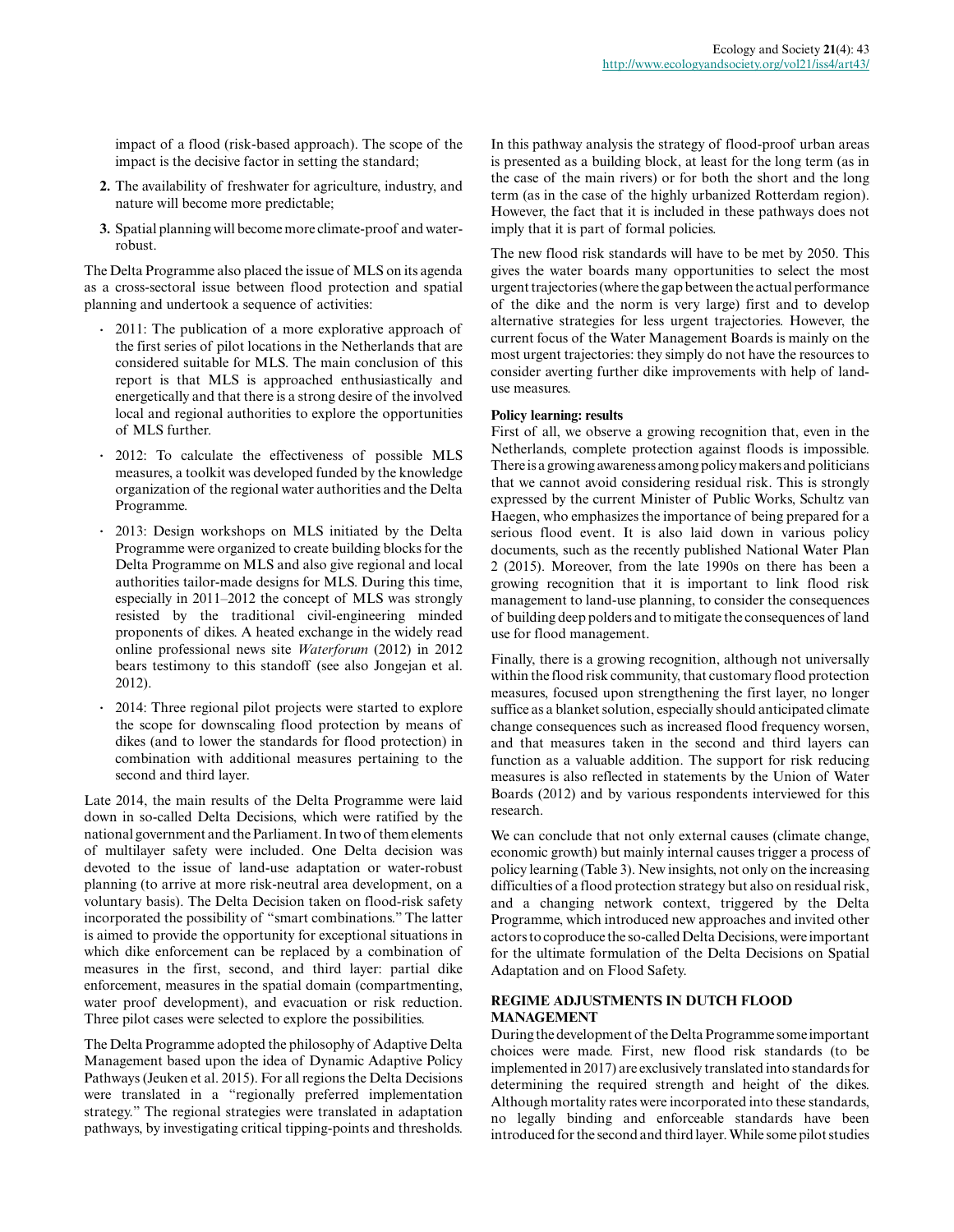|  |  |  |  |  | Table 3. Triggers for policy learning in Dutch flood management. |
|--|--|--|--|--|------------------------------------------------------------------|
|--|--|--|--|--|------------------------------------------------------------------|

|                                               | External triggers                       |                                                                                                                                                                                                                                                                                                                                                                                                                                                                                                |
|-----------------------------------------------|-----------------------------------------|------------------------------------------------------------------------------------------------------------------------------------------------------------------------------------------------------------------------------------------------------------------------------------------------------------------------------------------------------------------------------------------------------------------------------------------------------------------------------------------------|
|                                               | Changes in socioeconomic conditions     | Socioeconomic development increases impact of potential flood, inciting higher protection<br>standards (acknowledged by second Delta Commission).<br>Reinforced by progressive scientific insights, bringing dikes up to standard becomes almost<br>unaffordable in the long term.                                                                                                                                                                                                             |
|                                               | Changes in public opinion               | No significant changes. In the Netherlands people think they are protected well (Baan et al. 2008,<br><b>OECD 2014).</b>                                                                                                                                                                                                                                                                                                                                                                       |
|                                               | Changes in systemic governing coalition | Rapprochement of land and water management:<br>Since near-floods of 1993 and 1995 water boards have become more involved in spatial planning<br>and development issues.<br>Interauthority agreement about Water Assessment (2001): flood capacity reservation in new                                                                                                                                                                                                                           |
|                                               |                                         | spatial developments.<br>Creation of the Delta act: Delta Programme, Delta Commissioner and Delta Fund.                                                                                                                                                                                                                                                                                                                                                                                        |
| Internal drivers<br>New insights from science |                                         | Improved probabilistic methods enable better modeling and thus better insight in residual risks.<br>Climate change concerns broaden disciplinary base of flood policy, promotes multifunctional<br>structures, integrating planning and water management et cetera.                                                                                                                                                                                                                            |
|                                               | Existing strategies fail<br>New actors  | Physical and social limits to dike reinforcements in central and west Netherlands.<br>New actor linkages                                                                                                                                                                                                                                                                                                                                                                                       |
|                                               |                                         | Far greater role of EU in flood management (Flood Directive 2007).<br>Land-use planners: increasing interest in combining land-use planning and water<br>management; desire to explore possibilities for synergy.<br>Climate adaptation community start exploring flood and drought extremes and novel<br>adaptation strategies, connected to Delta Programme.<br>Delta Programme activated safety regions (joint regional emergency services) to include<br>water disasters into their plans. |
|                                               |                                         | New venues<br>National Delta Programme and regional subprograms for collaborative dialogue between<br>regional authorities and water authorities.                                                                                                                                                                                                                                                                                                                                              |

explored lowering the protection standards for the first layer in favor of additional investments in the second and third layer, none of the ideas generated was translated into a change of the formal standards for the dikes.

Second, the allocation of responsibilities and financial means has not been altered. For example, the distribution of resources available for flood risk management is still coordinated by a wellendowed national program on flood protection (HWBP). This program does not allow its money to be made available for investments pertaining to the second or third layer.

That also means that the water authorities continue to be able to realize high levels of flood safety in "splendid isolation." The institutional machinery to realize dike reinforcement is powerful and its funding is safeguarded for the next 15 years. The incentives to do anything additionally are thus weak if not absent.

Third, the success of MLS is made dependent solely upon the voluntary collaboration of public authorities involved. That also means there is no incentive in case the various governments prove unwilling to devote sufficient attention and resources to making plans and formulating strategies for water-robust planning.

Fourth, the above is also clearly visible in the formulation of the Delta Decision on spatial adaptation. This decision consists of intentions and affirmations of current practice, such as the importance of using the legally binding water assessment early in a spatial planning process. Future ambitions have a very long time line, 2050, while arrangements to monitor and evaluate progress in implementing the decision are only covered until 2017.

Ultimately, the extent of actual institutional adjustments thus nearly come to zero. The current system of flood risk management remains focused upon flood protection, only reinforced by the higher protection standards to be implemented in 2017. The concept of MLS is kept at a distance from the flood risk domain and is left for the other governments in the planning domain (local, provincial, and national) to tackle. With the help of soft instruments to promote land-use adaptation (sharing best practices, knowledge program, communication) the concept of water-robust planning will be elaborated on in the next coming years. The three regional pilot projects show that while regional actors were very successful in developing creative strategies to implement MLS strategies, these are mainly pursued "in addition to" structural flood protection. The pilot projects, however, still face (institutional) barriers to the implementation of these measures. These barriers, for example, concern administrative restrictions about using budgets of flood prevention for spatial measures and vice versa, a lack of suitable instruments to lend measures related to the second and third layer a formal status, and difficulties to convince the various agencies involved about the feasibility and value added of these innovative measures (Van Buuren et al. 2015*b*).

The mode of institutional change can be mainly depicted as "reproduction by adaptation" (Streeck and Thelen 2005). The current institutional arrangements remain intact; the current distributions of roles and responsibilities and formal rules do not change. New concepts are (discursively) incorporated, but also externalized: they are put on the agenda of local authorities and regional safety authorities; the water authorities can focus upon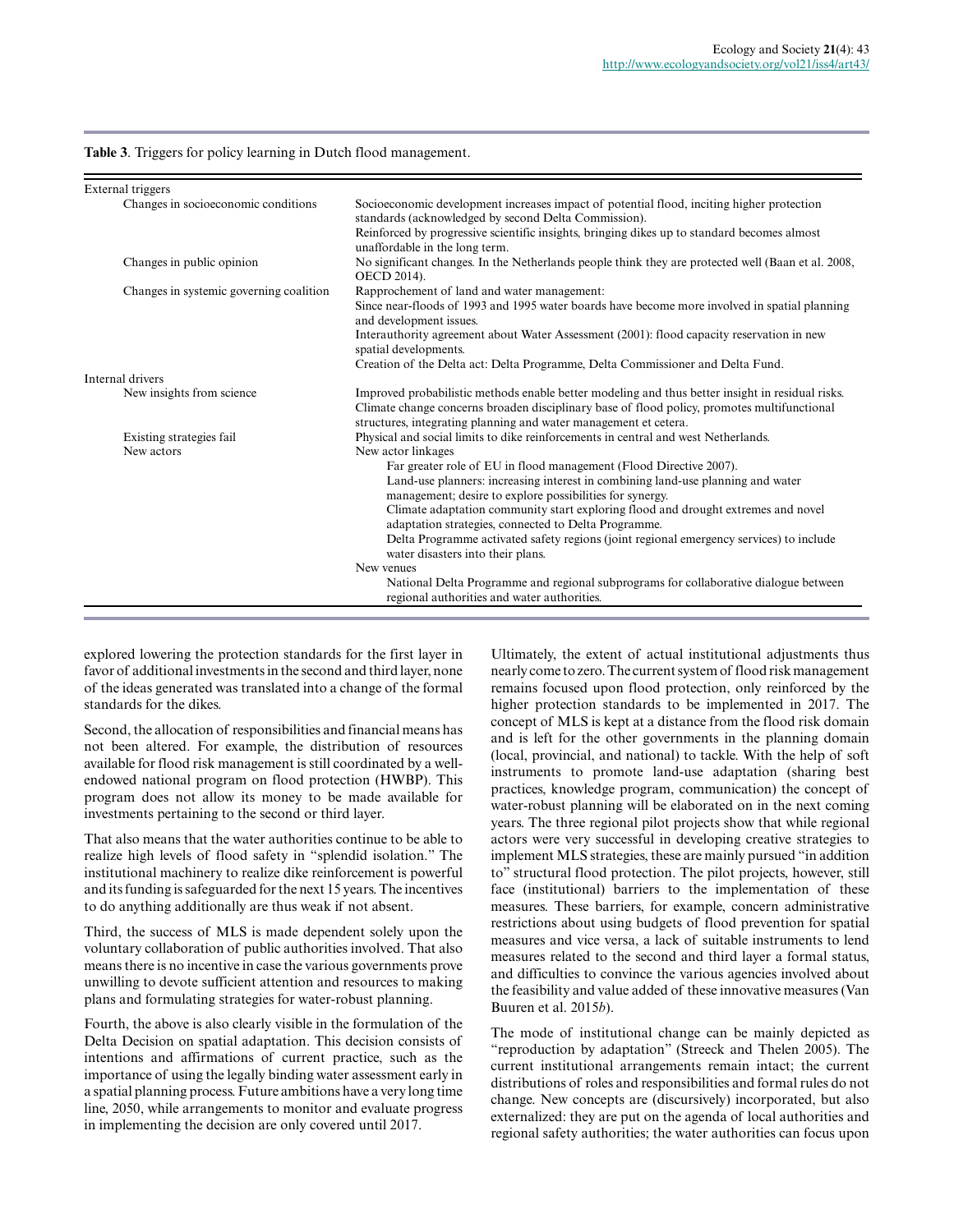| Source of path dependency                                                  | Mechanism of path dependency                                                                                               | Impact on regime change                                                                                                        |
|----------------------------------------------------------------------------|----------------------------------------------------------------------------------------------------------------------------|--------------------------------------------------------------------------------------------------------------------------------|
| The collective nature of politics                                          | Citizens expect that government takes care of<br>flood protection and are nearly not aware of flood<br>risks.              | Implementing more resilient approaches<br>necessitates a change in the mindset of<br>citizens, which is very difficult.        |
| The possibilities of using political power to<br>enhance power asymmetries | The existing distribution of resources is skewed<br>toward prevention. Therefore new elements have a<br>backlog.           | The concept of multilayered safety is defined<br>as an add-on to prevention, without<br>reallocating budgets and competencies. |
| The intrinsic complexity of politics                                       | Standards for the second and third layer are<br>framed as too complex to be introduced at the<br>same time.                | No standards are initiated for the second and<br>third layer, making water robust planning a<br>voluntary bonus to prevention. |
| The intrinsic opacity of politics                                          | Attention is monopolized by the debate on new<br>flood standards and their translation in new<br>standards for prevention. | Almost no attention remains for developing<br>new ways of thinking (except from some pilot<br>projects).                       |

#### **Table 4**. Mechanisms of path dependency.

flood defence, especially because they need to meet higher protection standards. Because policy ambitions with regard to multilayer safety remains voluntary and nonbinding, it is questionable whether the first layer will lose some of its dominant position. Policy incentives to pilot and upscale complementary or substituting nonstructural measures are badly needed to promote more resilient flood risk management in the Netherlands.

In terms of Streeck and Thelen (2005) the regime survived through adaptation. Discursively, paradigm shifts were pronounced espoused adapting to the spirit of the times, but at the core, things fundamentally remained the same (Scrase and Sheate 2005; cf. Wiering and Arts 2006 for the UK). Giving alternative ideas the position of sympathetic but noncrucial supplements means the dominant idea that the Netherlands will need to do as much as possible to prevent rather than accommodate flooding is safeguarded. This illustrates what Hinnfors (1999) calls stability through change and the persuasiveness of political ideas. The various sources of negative feedback (in terms of attractive alternative policy options and shortcomings of the current paradigm) do not equal the strength of the positive feedbacks from the current policy regime (Weaver 2010).

### **MECHANISMS OF PATH DEPENDENCY AND POLICY STICKINESS**

Turning now to the sources for path dependency as formulated by Pierson (2000), four of them are of particular relevance to understanding how path dependency impacts upon the process of learning in the Dutch flood management domain and why we see only marginal regime change. Table 4 summarizes these mechanisms.

#### *The collective nature of politics*

Flood risk management is strongly embedded in the Dutch legal system. As described in the introduction, the historical development in the Netherlands gave the country a strong focus on flood risk management. Since 1953 Dutch society has slowly stopped thinking about the possibility of a flood ever occurring, because it is believed to "have been taken care of" (Saeijs et al. 2004). Citizens have also come to expect that they are safe. Their flood risk awareness is dramatically low (OECD 2014). It is therefore difficult to convince them of the necessity of risk reduction and the value added of doing so. These embedded

expectations of protection and safety reinforce the current path of prevention.

#### *The scope for using political power to enhance power asymmetries*

The use of political power to enhance power asymmetries can be clearly seen when it comes to the role of the core players within the flood domain to forestall institutional adjustments and adjustments of the financial rules of the game. Until now all money available for flood risk management has been exclusively devoted to flood protection. Especially the Water Management Boards keep stressing that this budget is already too small as it is, and thus that it is impossible to devote a part of it to risk reduction. The Flood Defences Committee of the National Union of Water Boards organized a powerful lobby to the national Department of Infrastructure and the Parliament, and succeeded in keeping the rules for financing measures from the so-called Delta Fund quite restrictive and focused on protection (notes Flood Defences Committee, 11 October 2011, 13 September 2013). The strong position of the Water Boards in several formal consultative forums enabled them to make their point effectively.

These power asymmetries are further intensified by the position of flood risk experts and their surrounding epistemic community. As noted, there is quite a strong position from experts in the Dutch flood domain, who are closely involved in adjustments of flood risk policy proposals and the legal design and evaluation instrument (WTI). A consequence is that new policy ideas are translated into questions that fit within the models and approaches of the old epistemic tradition focused upon flood protection. Policy alternatives are evaluated with help of criteria derived from the old paradigm, which makes it difficult to get a really fair comparison. As Rooijendijk (2009) describes, the leading Dutch dike experts consider continuing along the historic path of dike reinforcement to be the safest, cheapest, and most feasible vision on flood risk management in the Netherlands, if perhaps by unconventional means.

In the course of the Delta Programme it became clear that legal adjustments, such as creating standards for layers 2 and 3, or a redistribution of responsibilities, were perceived as too difficult to realize. All attention was given to the design of the new flood risk standards (to be implemented in 2017). The proposals for MLS has to fit into the existing institutional conditions (Van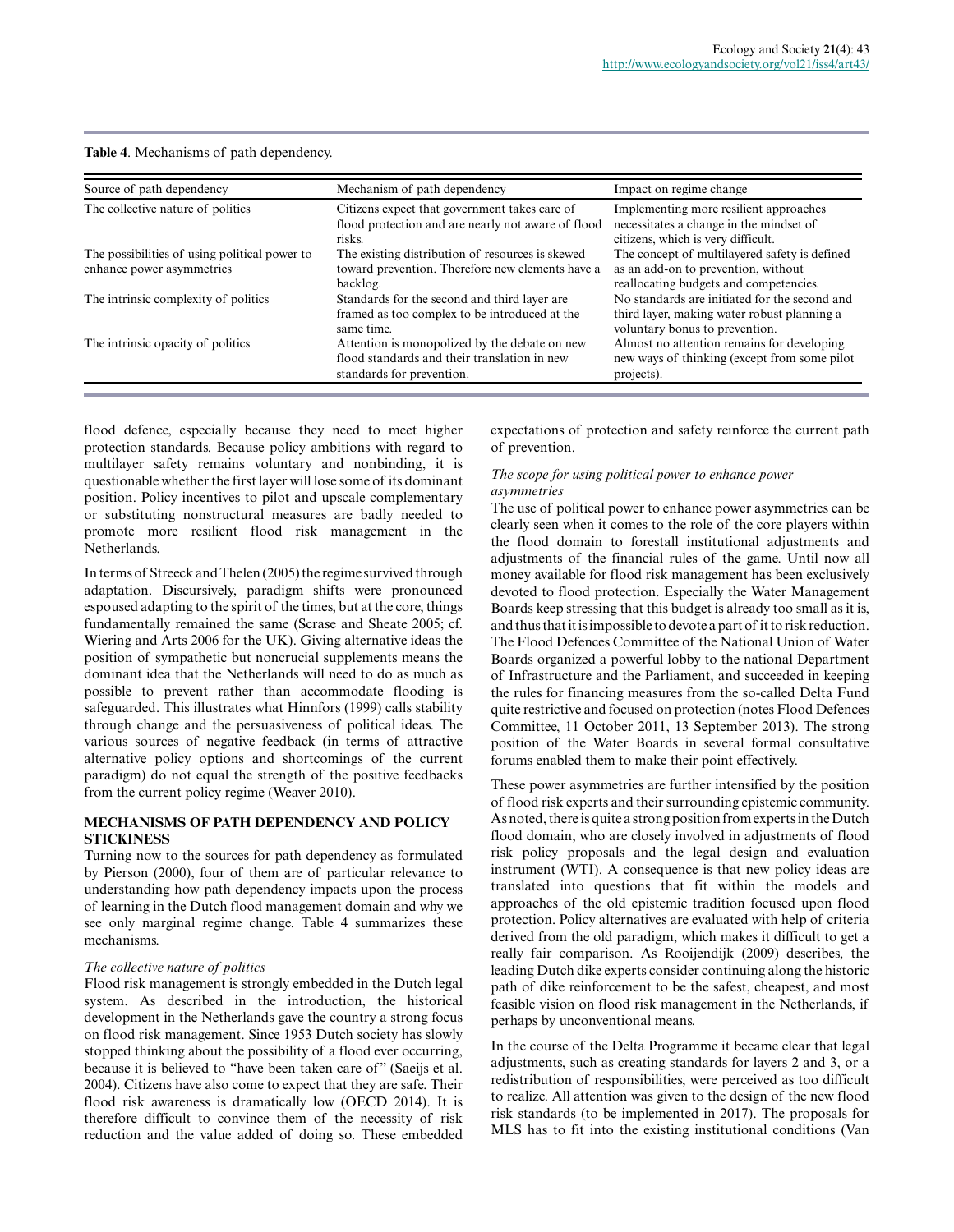Buuren and Ellen 2013). Actors involved feared the complexity and transaction costs of legal adjustments, such as standards for layers 2 and 3 or redistribution of responsibilities and funds, and thus developed proposals that do not impact upon the existing distribution of responsibilities in the hope that these proposals get enough support.

# *The intrinsic complexity of Dutch flood politics*

The majority of public-sector stakeholders (local, regional, national authorities) appear to consider the Delta Programme as quite successful because it managed to propose new flood risk standards. This was always going to be a difficult job because of the many technical details and political controversies surrounding the new standards. These controversies include risk calculations, assumptions with regard to evacuation fractions, the socioeconomic impact of a flood, the criteria to locally opt for higher standards because of the presence of specific amenities (like a nuclear plant), and the way in which the flood risk standards are to be translated into technical standards for the flood defence infrastructure. Especially, representatives from the water domain have suggested that the Delta Programme would need to develop quantitative protection standards for the second and third layers in MLS. This was not supported by local and regional authorities because they considered implementing and enforcing mandatory standards for water-robust planning too complex from an administrative perspective. Most stakeholders preferred to spend their energy on developing new flood risk standards and not to make that challenge even more complex.

#### *The intrinsic opacity of politics*

Not only is Dutch flood management a heavily techno-centric policy domain, it is also very strongly legalized. Even the guidelines on dike design and maintenance are legally embedded and the legally enshrined standards are difficult to change. The actual application of the standards, the assumptions underlying the legal guidelines, and the research being conducted to map the risks of the strengths of dikes, are very difficult to grasp by outsiders, and will be even more opaque under the new standards. The various water authorities are very busy translating the new flood risk standards into their procedures and routines, which is perceived as a really tough job. Here we can also see a propensity for complexity reduction: for these authorities the substantial complexity of implementing the new standards is very high. They therefore try to translate the new standards into their existing procedures as much as possible. Developing new ways of doing within an institutional vacuum is difficult to address in organizations busy with many challenges and with shrinking budgets.

# **CONCLUSION: MECHANISMS OF PATH-DEPENDENCY**

There are serious indications that the Dutch focus on structural flood protection is broadened to include aspects of water-robust planning and risk reduction. This evolution contributes to the resilience of flood risk management and reduces the exclusive reliance on hard infrastructure. This broadening is especially triggered by policy-internal factors, which are fuelled by the Delta Programme. External triggers such as climate change and economic dynamics created a fruitful context for the salience of risk reduction to grow, but did not present a "shock" to the system that might have triggered a regime shift. The relative success of flood protection has made the Dutch fall into the trap of evolving

systems, which "are easily locked into their own success and selection criteria, which were built in the past and constrain the future through selective perception and path dependency." (Rammel et al. 2007:17). As a result, the impact of this cautious learning process in terms of institutional change is still minor. The new insights would presuppose altering existing rules and arrangements, but here, policy learning goes without institutional change. This also means that the resilience of Dutch flood risk management is only slightly increased, mainly because of the voluntary efforts made by regional and local authorities.

When we reflect upon whether the mechanisms of path dependency actually work, we can see three patterns. First, it proved difficult to mobilize sufficient momentum and resources at the right time for the issue of multilayer safety and reduction of the consequences of flooding. The Delta Programme created momentum for more radical policy change but this momentum could only partly be seized because all energies were devoted to setting and implementing the new (2017) flood risk standards in regional hotspots<sup>[2]</sup> and charting the strategies for implementing these standards.

Furthermore, an important pattern involves giving preference to existing ways of knowing or epistemic traditions and translating research questions about new policy ideas into the models and approaches of the old paradigm. Effectuating policy learning can be seriously hampered when a dominant epistemic community is in the position to stick to tried and tested strategies and dominant insights, currently reinforced through the nature of the policy changes and are strongly embedded in the national psyche.

Finally, there is a pattern of framing the flood issue such that existing power asymmetries are reinforced rather than broken down. Exponents of the traditional approach exaggerate the complexity of multilayer safety, while banking on the general public opinion that the government is responsible for preventing floods. They also emphasize the disastrous consequences when the importance of flood prevention becomes underestimated as a possible consequence of multilayer safety (see, for example, Expertise Network for Flood Protection 2012).

There is no obvious need to make things technical and complicated, given that multilevel safety is not a novelty in the flood management university; rather, the Netherlands can be said to have belatedly adopted what a flock of flood-prone countries have adopted: more or less workable flood risk policies that combine structural measures, land-use planning, and crisis management. The currently adopted "softly-softly" approach of piloting MLS approaches promotes new knowledge and learning, but avoids the more painful debate about reallocating responsibilities or reformulating normative flood risk management principles (Keessen et al. 2013). Nevertheless, the pilot projects keep the issue on the agenda and enables proponents for a paradigm shift to accumulate the burden of proof for a more fundamental reconsideration of Dutch flood policies.

 $\overline{\phantom{a}}$ 

<sup>[1]</sup> Any mention of and provisioning for uncertainty and contingency has long been a taboo in the water department (interview with Silva 2005). To accept resilience is to accept uncertainty, a limit to technical control, which water managers have long perceived as almost existentially threatening. Instead,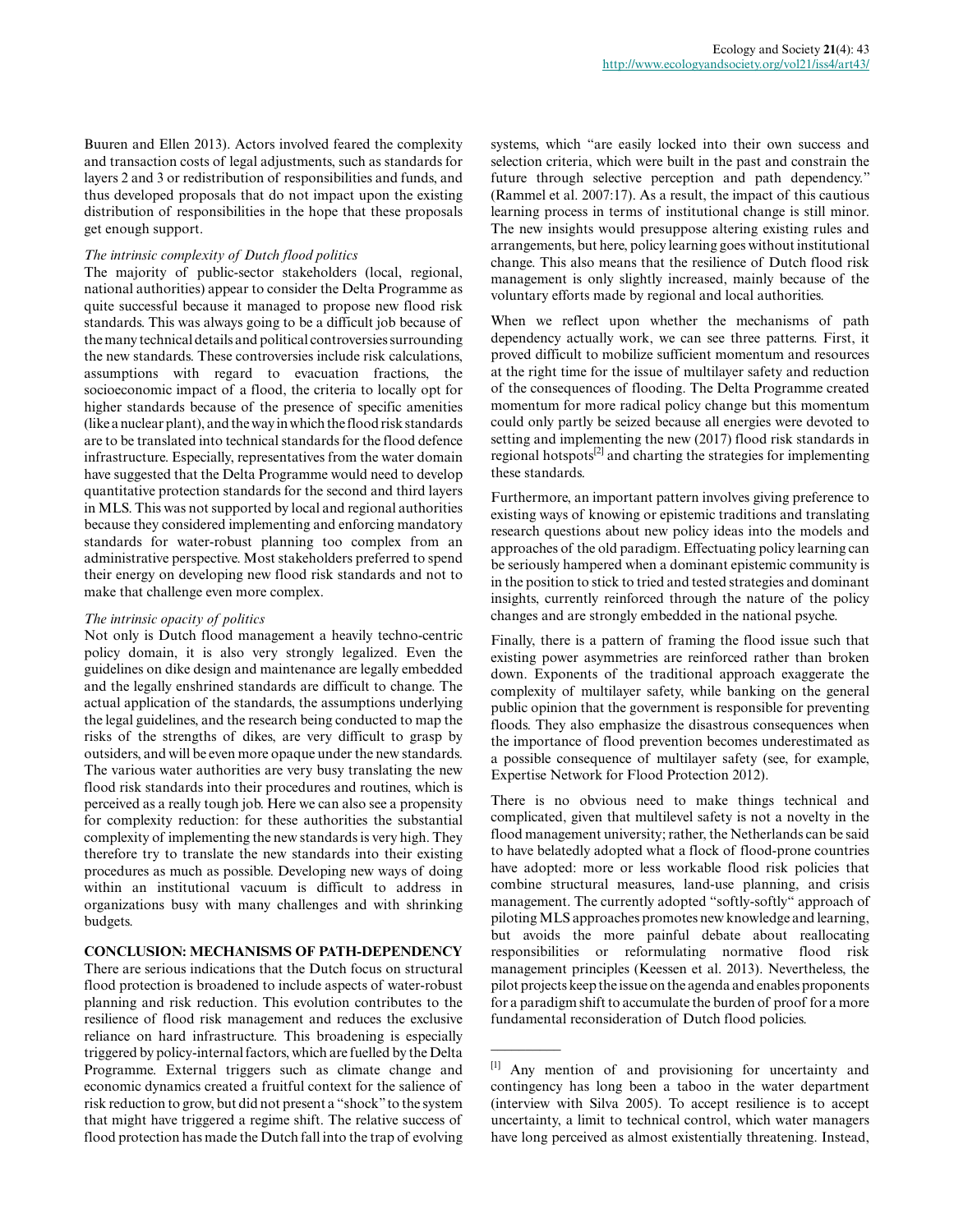the term "robustness" was used, as this article does. Some consider the term to be equivalent to resilience, whereas others associate it with insensitivity to uncertainties (Mens et al. 2011).

 $[2]$  The Delta Programme has identified a number of regions ("hotspots") in which flood or drought risk is particularly worrying, and set in motion regional decision making to concretize adaptation plans at this regional level.

*Responses to this article can be read online at:* [http://www.ecologyandsociety.org/issues/responses.](http://www.ecologyandsociety.org/issues/responses.php/8765) [php/8765](http://www.ecologyandsociety.org/issues/responses.php/8765)

### **LITERATURE CITED**

Aerts, J. C. J. H., W. J. W. Botzen, K. Emanuel, N. Lin, H. de Moel, and E. O. Michel-Kerjan. 2014. Evaluating flood resilience strategies for coastal megacities. *Science* 344(6183):473-475. [http://dx.doi.org/10.1126/science.1248222](http://dx.doi.org/10.1126%2Fscience.1248222)

Arthur, W. B. 1994. *Increasing returns and path dependence in the economy*. University of Michigan Press, Ann Arbor, Michigan , USA. [http://dx.doi.org/10.3998/mpub.10029](http://dx.doi.org/10.3998%2Fmpub.10029) 

Baan, M. E., J. M. Gutteling, and T. Terpstra. 2008. *Risicoperceptie en risicocommunicatie bij overstromingen.* University of Twente, Enschede, The Netherlands.

Becker, G., D. Huitema, and J. C. J. H. Aerts. 2015. Prescriptions for adaptive comanagement: the case of flood management in the German Rhine basin. *Ecology and Society* 20(3):1. [http://dx.doi.](http://dx.doi.org/10.5751%2FES-07562-200301) [org/10.5751/ES-07562-200301](http://dx.doi.org/10.5751%2FES-07562-200301) 

Brand, F. S., and K. Jax. 2007. Focusing the meaning(s) of resilience: resilience as a descriptive concept and a boundary object. *Ecology and Society* 12(1):23. [online] URL: [http://www.](http://www.ecologyandsociety.org/vol12/iss1/art23/) [ecologyandsociety.org/vol12/iss1/art23/](http://www.ecologyandsociety.org/vol12/iss1/art23/)

De Bruijn, K. M. 2004. Resilience and flood risk management. *Water Policy* 6:53-66.

Delta Commission. 2008. *Working together with water. A living land builds for its future.* Delta Commission, The Hague, The Netherlands.

Ellen, G. J., and M. W. van Buuren. 2014. *De governance van slimme combinaties. Spelregels voor samenwerking rond meerlaagse vormen van waterveiligheid.* External report no. 1208559-000. Deltares, Utrecht, The Netherlands.

Ellen, G. J., R. van Duinen, and M. W. van Buuren. 2013. *Beelden van meerlaagsveiligheid, enquete resultaten en analyse.* External report no. 1208559-000-VEB-0010. Deltares, Utrecht, The Netherlands.

Expertise Network for Flood Protection (ENW). 2012. *Meerlaagsveiligheid nuchter bekeken.* ENW, The Hague, The Netherlands.

Folke, C., T. Hahn, P. Olsson, and J. Norberg. 2005. Adaptive governance of social-ecological systems. *Annual Review of Environmental Resources* 30:441-473. [http://dx.doi.org/10.1146/](http://dx.doi.org/10.1146%2Fannurev.energy.30.050504.144511) [annurev.energy.30.050504.144511](http://dx.doi.org/10.1146%2Fannurev.energy.30.050504.144511) 

Geels, F. W. 2004. From sectoral systems of innovation to sociotechnical systems: insights about dynamics and change from sociology and institutional theory. *Research Policy* 33 (6-7):897-920. [http://dx.doi.org/10.1016/j.respol.2004.01.015](http://dx.doi.org/10.1016%2Fj.respol.2004.01.015)

Gerrits, L., and P. Marks. 2008. Complex bounded rationality in dyke construction: path-dependency, lock-in in the emergence of the geometry of the Zeeland delta. *Land Use Policy* 25(3):330-337. [http://dx.doi.org/10.1016/j.landusepol.2007.09.001](http://dx.doi.org/10.1016%2Fj.landusepol.2007.09.001) 

Hegger, D. L. T., P. P. J. Driessen, M. H. N. Bakker, editors. 2016. *A view on more resilient flood risk governance: key conclusions of the STAR-FLOOD project.* STAR-FLOOD consortium, Utrecht, The Netherlands. ISBN: 978-94-91933-13-4.

Hinnfors, J. 1999. Stability through change: the pervasiveness of political ideas. *Journal of Public Policy* 19(03):293-312. [http://dx.](http://dx.doi.org/10.1017%2Fs0143814x99000719) [doi.org/10.1017/s0143814x99000719](http://dx.doi.org/10.1017%2Fs0143814x99000719)

Howlett, M., and B. Cashore. 2009. The dependent variable problem in the study of policy change: understanding policy change as a methodological problem. *Journal of Comparative Policy Analysis: Research and Practice* 11(1):33-46. [http://dx.doi.](http://dx.doi.org/10.1080%2F13876980802648144) [org/10.1080/13876980802648144](http://dx.doi.org/10.1080%2F13876980802648144) 

Immink, I. 2007. *Voorbij de risiconorm, nieuwe relatie tussen ruimte, water en risico.* Wageningen Universiteit, Wageningen, The Netherlands.

Ingram, H., and L. Fraser. 2006. Path dependency and adroit innovation: the case of California water. Pages 78-109 *in* R. Repetto, editor. *Punctuated equilibrium and the dynamics of US environmental policy.* Yale University Press, New Haven, Connecticut, USA.

Jeuken, A., M. Haasnoot, T. Reeder, and P. Ward. 2015. Lessons learnt from adaptation planning in four deltas and coastal cities. Journal of Water and Climate Change 6(4):711-728. [http://dx.doi.](http://dx.doi.org/10.2166/wcc.2014.141) [org/10.2166/wcc.2014.141](http://dx.doi.org/10.2166/wcc.2014.141) 

Jongejan, R. B., S. N. Jonkman, and J. K. Vrijling. 2012. The safety chain: a delusive concept. *Safety Science* 50(5):1299-1303. [http://dx.doi.org/10.1016/j.ssci.2011.12.007](http://dx.doi.org/10.1016%2Fj.ssci.2011.12.007)

Kay, A. 2005. A critique of the use of path dependency in policy studies. Public Administration 83(3):553-571. [http://dx.doi.](http://dx.doi.org/10.1111%2Fj.0033-3298.2005.00462.x) [org/10.1111/j.0033-3298.2005.00462.x](http://dx.doi.org/10.1111%2Fj.0033-3298.2005.00462.x)

Keessen, A. M., J. M. Hamer, H. F. M. W. Van Rijswick, and M. Wiering. 2013. The concept of resilience from a normative perspective: examples from Dutch adaptation strategies. *Ecology and Society* 18(2):45. [http://dx.doi.org/10.5751/ES-05526-180245](http://dx.doi.org/10.5751%2FES-05526-180245) 

Klijn, F., M. van Buuren, and S. A. M. van Rooij. 2004. Floodrisk management strategies for an uncertain future: living with Rhine river floods in the Netherlands? *AMBIO* 33(3):141-147. [http://dx.doi.org/10.1579/0044-7447-33.3.141](http://dx.doi.org/10.1579%2F0044-7447-33.3.141)

Mens, M. J. P., F. Klijn, K. M. De Bruijn, and E. van Beek. 2011. The meaning of system robustness for flood risk management. *Environmental Science & Policy* 14(8):1121-1131. [http://dx.doi.](http://dx.doi.org/10.1016%2Fj.envsci.2011.08.003) [org/10.1016/j.envsci.2011.08.003](http://dx.doi.org/10.1016%2Fj.envsci.2011.08.003) 

Menz, F. C., and S. Vachon. 2006. The effectiveness of different policy regimes for promoting wind power. Experiences from the states. *Energy Policy* 34(14):1786-1796. [http://dx.doi.org/10.1016/](http://dx.doi.org/10.1016%2Fj.enpol.2004.12.018) [j.enpol.2004.12.018](http://dx.doi.org/10.1016%2Fj.enpol.2004.12.018)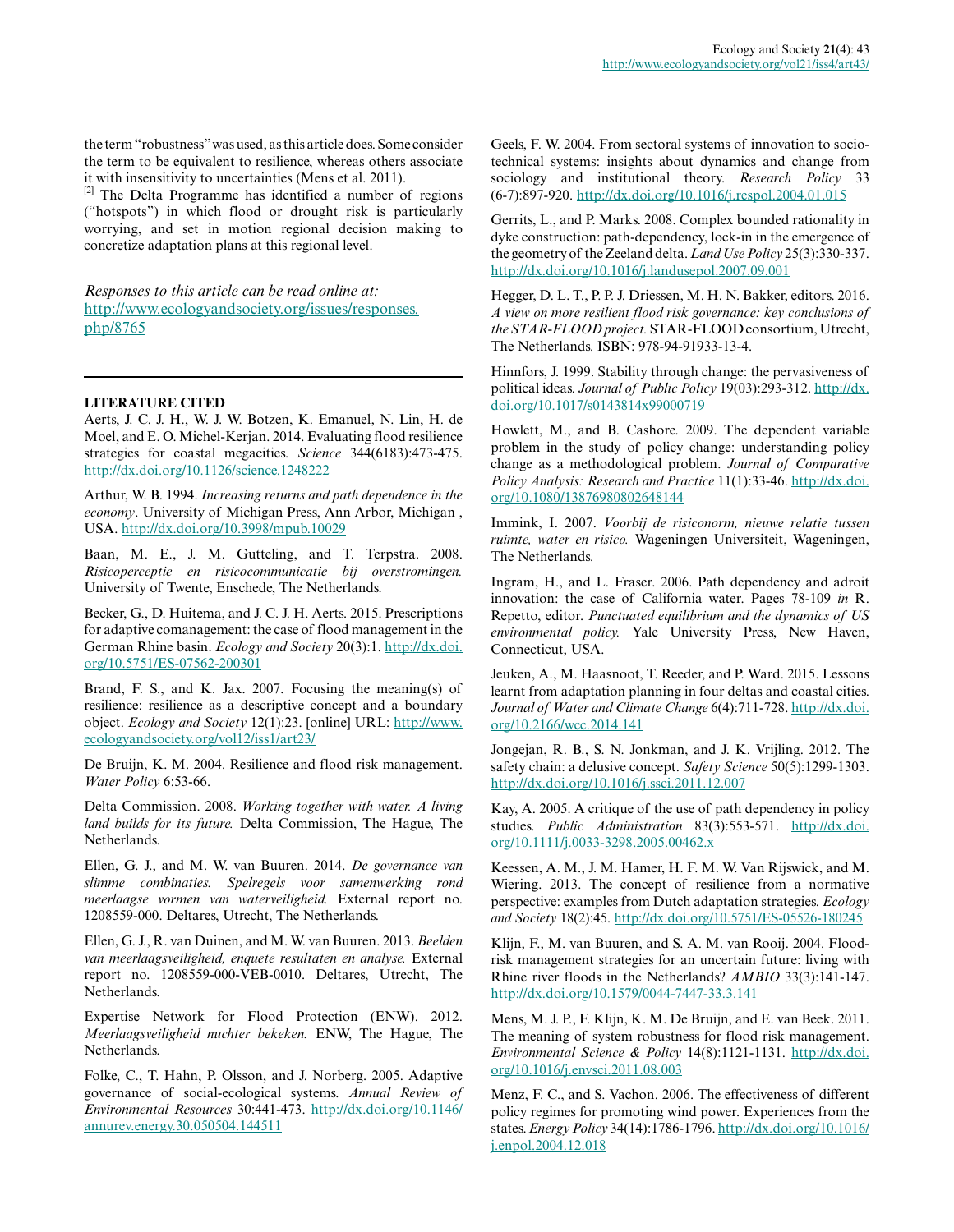Ministry of Public Transport and Water. 2009. *Nationaal Waterplan.* Ministry of Public Transport and Water, The Hague, The Netherlands.

Mostert, E. 2006. Integrated water resources management in the Netherlands: how concepts function. *Journal of Contemporary Water Research & Education* 135(1):19-27. [http://dx.doi.](http://dx.doi.org/10.1111%2Fj.1936-704x.2006.mp135001003.x) [org/10.1111/j.1936-704x.2006.mp135001003.x](http://dx.doi.org/10.1111%2Fj.1936-704x.2006.mp135001003.x) 

Organisation for Economic Co-operation and Development (OECD). 2014. *Water governance in the Netherlands: fit for the future?* OECD Studies on Water, OECD Publishing, Paris, France. [http://dx.doi.org/10.1787/9789264102637-en](http://dx.doi.org/10.1787%2F9789264102637-en) 

Pahl-Wostl, C., G. Becker, C. Knieper, and J. Sendzimir. 2013. How multilevel societal learning processes facilitate transformative change: a comparative case study analysis on flood management. *Ecology and Society* 18(4):58. [http://dx.doi.org/10.5751/](http://dx.doi.org/10.5751%2Fes-05779-180458) [es-05779-180458](http://dx.doi.org/10.5751%2Fes-05779-180458) 

Peters, B. G., J. Pierre, and D. S. King. 2005. The politics of path dependency: political conflict in historical institutionalism. *Journal of Politics* 67(4):1275-1300. [http://dx.doi.org/10.1111/](http://dx.doi.org/10.1111%2Fj.1468-2508.2005.00360.x) [j.1468-2508.2005.00360.x](http://dx.doi.org/10.1111%2Fj.1468-2508.2005.00360.x)

Pierson, P. 2000. Increasing returns, path dependence, and the study of politics. *American Political Science Review* 94 (2):251-267. [http://dx.doi.org/10.2307/2586011](http://dx.doi.org/10.2307%2F2586011)

Pols, L., P. Kronberger, N. Pieterse, and J. Tennekes. 2007. *Overstromingsrisico als ruimtelijke opgave.* NAi Uitgevers, Rotterdam, Ruimtelijk Planbureau, Den Haag, The Netherlands.

Rammel, C., S. Stagl, and H. Wilfing. 2007. Managing complex adaptive systems—a co-evolutionary perspective on natural resource management. *Ecological Economics* 63(1):9-21. [http://](http://dx.doi.org/10.1016%2Fj.ecolecon.2006.12.014) [dx.doi.org/10.1016/j.ecolecon.2006.12.014](http://dx.doi.org/10.1016%2Fj.ecolecon.2006.12.014) 

Reed, M., and D. L. Harvey. 1992. The new science and the old: complexity and realism in the social sciences. *Journal for the Theory of Social Behaviour* 22(4):353-380. [http://dx.doi.](http://dx.doi.org/10.1111%2Fj.1468-5914.1992.tb00224.x) [org/10.1111/j.1468-5914.1992.tb00224.x](http://dx.doi.org/10.1111%2Fj.1468-5914.1992.tb00224.x)

Rooijendijk, C. 2009. *Waterwolven.* Uitgeverij Atlas, Amsterdam, The Netherlands.

Sabatier, P. A. 1993. *Policy change over a decade or more*. Westview, Boulder, Colorado, USA.

Saeijs, G. E. M., M. H. P. Otten, M. J. van Duin, and U. Rosenthal. 2004. *Essay de perceptie van veiligheid tegen overstromingen door politici en bestuurders.* COT Instituut voor Veiligheids- en Crisismanagement, Rotterdam, The Netherlands.

Scrase, J. I., and W. R. Sheate. 2005. Re-framing flood control in England and Wales. *Environmental Values* 14(1):113-137. [http://](http://dx.doi.org/10.3197%2F0963271053306131) [dx.doi.org/10.3197/0963271053306131](http://dx.doi.org/10.3197%2F0963271053306131) 

Sjöstedt, M. 2015. Resilience revisited: taking institutional theory seriously. *Ecology and Society* 20(4):23. [http://dx.doi.org/10.5751/](http://dx.doi.org/10.5751%2Fes-08034-200423) [es-08034-200423](http://dx.doi.org/10.5751%2Fes-08034-200423) 

Stone-Jovicich, S. 2015. Probing the interfaces between the social sciences and social-ecological resilience: insights from integrative and hybrid perspectives in the social sciences. *Ecology and Society* 20(2):25. [http://dx.doi.org/10.5751/ES-07347-200225](http://dx.doi.org/10.5751%2FES-07347-200225)

Streeck, W., and K. Thelen. 2005. *Beyond continuity: explorations in the dynamics of advanced political economies.* Oxford University Press, Oxford, UK.

Ten Brinke, W., and B. Bannink. 2004. Risico's in bedijkte termen: een thematische evaluatie van het Nederlandse veiligheidsbeleid tegen overstromen. RIVM, Bilthoven, The Nethelands.

Van Buuren, A., K. Potter, J. Warner, and T. Fischer. 2015*a.* Making space for institutional change? A comparative case study on regime stability and change in river flood management in the Netherlands and England. *International Journal of Water Governance* 4(3):81-100.

van Buuren, M. W., and G. J. Ellen. 2013. *Multilevel governance voor meerlaagsveiligheid. Met maatwerk meters maken.* Erasmus University Rotterdam, Rotterdam, The Netherlands.

van Buuren, M. W., G. J. Ellen, J. van Popering-Verkerk, and C. W. G. J. van Leeuwen. 2015*b. Die het water deert die het water keert:* Overstromingsrisicobeheer als maatschappelijke gebiedsopgave. Opbrengsten en lessen uit de pilots meerlaagsveiligheid, Erasmus University Rotterdam, Rotterdam, The Netherlands.

van den Brink, M. A., and S. Meijerink. 2006. Implementing policy innovations: resource dependence, struggle for discursive hegemony and institutional inertia in the Dutch river policy domain. Radboud University Nijmegen, The Netherlands. [online] URL: [http://repository.ubn.ru.nl/bitstream/](http://repository.ubn.ru.nl/bitstream/handle/2066/45540/45540.pdf) [handle/2066/45540/45540.pdf](http://repository.ubn.ru.nl/bitstream/handle/2066/45540/45540.pdf)

van der Brugge, R. 2009. *Transition dynamics in social-ecological systems: the case of Dutch water management*. Dutch Research Institute for Transitions (DRIFT), Rotterdam, The Netherlands.

Van der Horst, S. 2013. *Tussen fragmentatie en integratie, complexiteit en de governance van meerlaagsveiligheid in Marken.* Thesis. Erasmus University Rotterdam, Rotterdam, The Netherlands.

van der Most, H. 2010. *Kijk op waterveiligheid*. Eburon, Delft, The Netherlands.

van Hemert, M. 1999. Ruimte voor de ingenieur. Rivierbeheer in Nederland eind jaren negentig. *K&M, Tijdschrift voor Empirische Filosofie* 361-387.

van Zuijlen, N. 2012. *Bevordering van samenhang tussen de lagen van meerlaagsveiligheid: een studie naar beleidsarrangementen en institutioneel handelen.* Thesis. Governance en management of complexe systemen. Erasmus University Rotterdam, Rotterdam, The Netherlands.

Verkerk, J., and A. van Buuren. 2013. Integrated water resources management in the Netherlands. Historical trends and current practices in the governance of integration. *International Journal of Water Governance* 1(3-4):427-452. [http://dx.doi.org/10.7564/13-](http://dx.doi.org/10.7564%2F13-IJWG6) [IJWG6](http://dx.doi.org/10.7564%2F13-IJWG6) 

Vis, M., F. Klijn, K. M. de Bruijn, and M. van Buuren. 2003. Resilience strategies for flood risk management in the Netherlands. *International Journal of River Basin Management* 1 (1):33-40. [http://dx.doi.org/10.1080/15715124.2003.9635190](http://dx.doi.org/10.1080%2F15715124.2003.9635190)

Warner, J., S. Meijerink, and B. Needham. 2008. *Sturen in de ruimte? Een evaluatie van beleidsinstrumenten voor gevolgenbeperking*